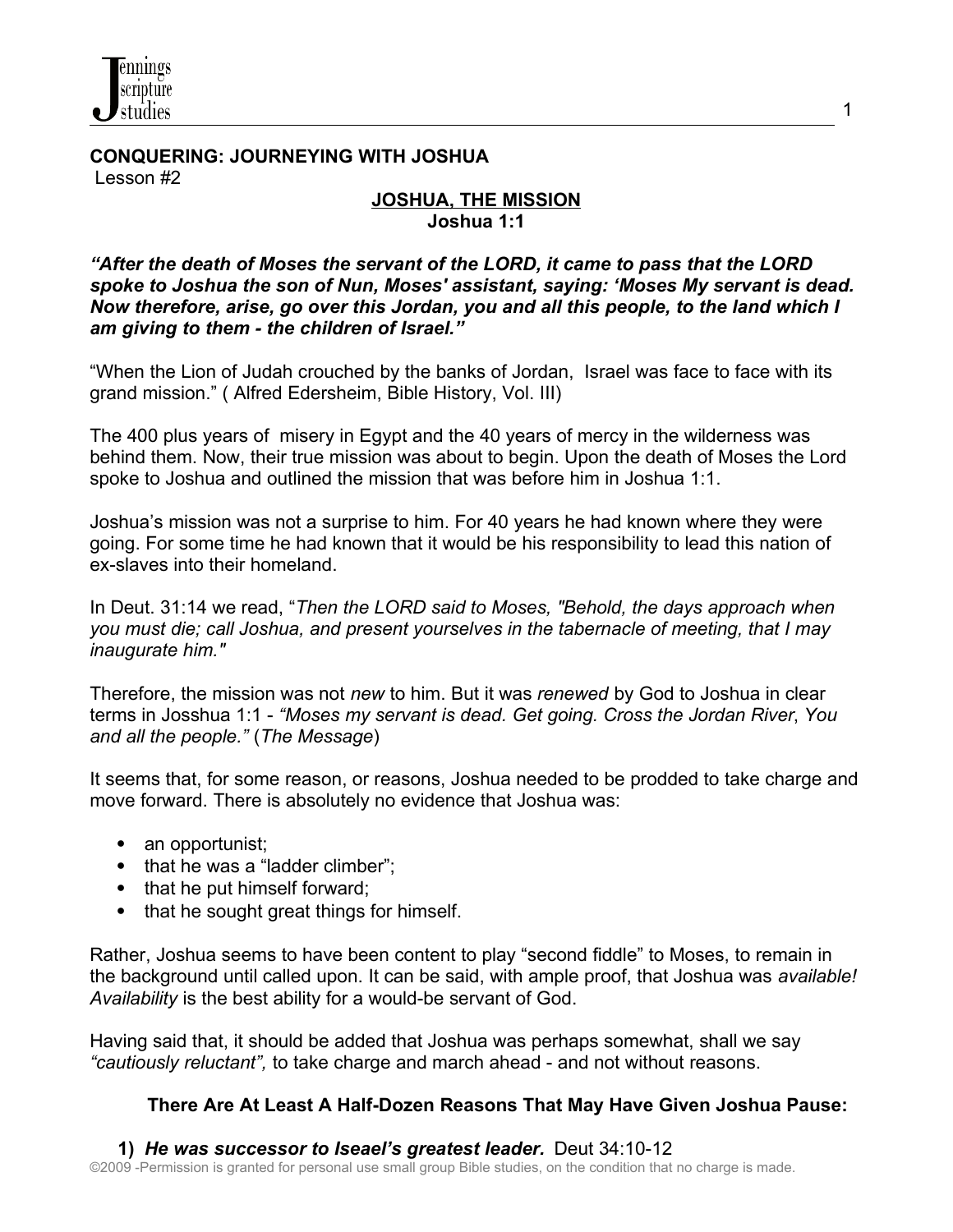*"But since then there has not arisen in Israel a prophet like Moses, whom the LORD knew face to face, in all the signs and wonders which the LORD sent him to do in the land of Egypt, before Pharaoh, before all his servants, and in all his land, and by all that mighty power and all the great terror which Moses performed in the sight of all Israel."*

- **2)** *Joshua was a military man, accustomed to obeying orders.* Perhaps he was waiting on orders from Headquarters – The Divine Commander!
- **3)** *The Jordan River was at flood stage!* Notice a very inconvenient truth tucked away in a parenthetical phrase in Joshua 3:15 (*"for the Jordan overflows all its banks during the whole time of harvest"*) Human reason would conclude that this was no time to attempt a crossing. Maybe Joshua was waiting for the flood to recede.

 Is there anything too hard for God? The God who had parted the Red Sea forty years before could part the Jordan River at flood stage.

- **4)** *He was warned that the people he was to lead would not obey God*. Read Deut.31:16ff
- **5)** *He had been in Canaan before and knew there were difficult times ahead.* He was one of the men sent to spy out the land of Canaan. (Num. 13:8 *"from the tribe of Ephraim, Hoshea the son of Nun*….") He spent 40 days there according to Num. 13:25.

When the spies returned this was their report:

*"We went to the land where you sent us. It truly flows with milk and honey, and this is its fruit. Nevertheless the people who dwell in the land are strong; the cities are fortified and very large; moreover we saw the descendants of Anak there. The Amalekites dwell in the land of the South; the Hittites, the Jebusites, and the Amorites dwell in the mountains; and the Canaanites dwell by the sea and along the banks of the Jordan."* (Num. 13:27-29)

# **6)** *When he and Caleb returned from the spying mission with a positive report the people wanted to kill them.*

Num 14:6-10 *"But Joshua the son of Nun and Caleb the son of Jephunneh, who were among those who had spied out the land, tore their clothes; and they spoke to all the congregation of the children of Israel, saying: "The land we passed through to spy out is an exceedingly good land. If the LORD delights in us, then He will bring us into this and and give it to us, 'a land which flows with milk and honey.' Only do not rebel against the LORD, nor fear the people of the land, for they are our bread; their protection has departed from them, and the LORD is with us. Do not fear them." And all the congregation said to stone them with stones. Now the glory of the LORD appeared in the tabernacle of meeting before all the children of Israel."* 

Perhaps Joshua's hesitantancy was the reason that he is told repeatedly to be strong and to have courage. **Notice seven times that Joshua receives verbal encouragement:**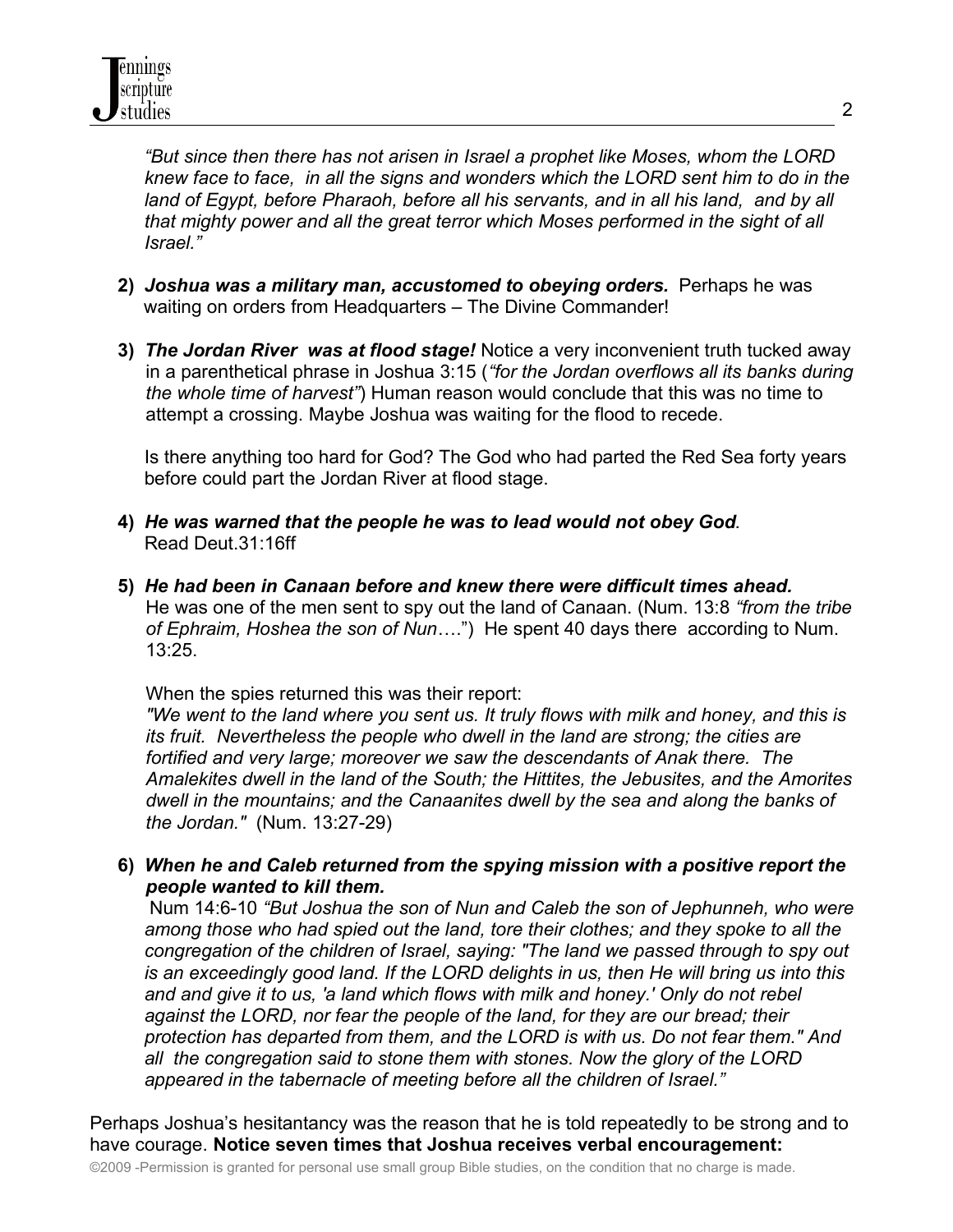- 1. Deut. 31:6 MOSES SAID: "*Be strong and of good courage, do not fear nor be afraid of them; for the LORD your God, He is the One who goes with you."*
- 2. Deut. 31:7-8 MOSES SAID: *"Then Moses called Joshua and said to him in the sight of all Israel, "Be strong and of good courage, for you must go with this people to the land which the LORD has sworn to their fathers to give them, and you shall cause them to inherit it"*
- 3. Deut. 31:23 GOD SAID: *"Then He inaugurated Joshua the son of Nun, and said, "Be strong and of good courage; for you shall bring the children of Israel into the land of which I swore to them, and I will be with you."*
- 4. Joshua 1:6 GOD SAID: *"Be strong and of good courage, for to this people you shall divide as an inheritance the land which I swore to their fathers to give them."*
- 5. Joshua 1:7 GOD SAID: *"Only be strong and very courageous, that you may observe to do according to all the law which Moses My servant commanded you…"*
- 6. Joshua 1:9 GOD SAID: *"Have I not commanded you? Be strong and of good courage; do not be afraid, nor be dismayed, for the LORD your God is with you wherever you go."*
- 7. Joshua 1:16-18 THE PEOPLE SAID: *"And they answered Joshua, saying, "All that you command us we will do, and wherever you send us we will go. Just as we heeded Moses in all things, so we will heed you. Only the LORD your God be with you, as He was with Moses. Whoever rebels against your command and does not heed your words, in all that you command him, shall be put to death. Only be strong and of good courage."*

# **OUR MISSION**

We too have a mission to carry out in hostile territory. "This world is no friend to grace." The god of this world, Satan, will oppose every advance we attempt to make for God.

That is why Paul wrote these words to the believers in Ephesus *"Finally, my brethren, be strong in the Lord and in the power of His might. Put on the whole armor of God, that you may be able to stand against the wiles of the devil."* (Eph 6:10-12)

To the Corinthians he wrote: "*Watch, stand fast in the faith, be brave, be strong."* (1 Cor 16:13)

To a youthful Timothy he wrote: *"You therefore, my son, be strong in the grace that is in Christ Jesus."* (2 Tim 2:1)

Jesus said, as a youth, when His parents found Him in the Temple, said, "*I must be about my Father's business."*(Luke 2:49) Our mission, like that of Joshua's and Jesus', is to be about our Father's business. Are you consciously involved in the Master's Mission stated so clearly in Luke 19:10 where it is recorded that Jesus said that He came to *"seek and to save the lost."*